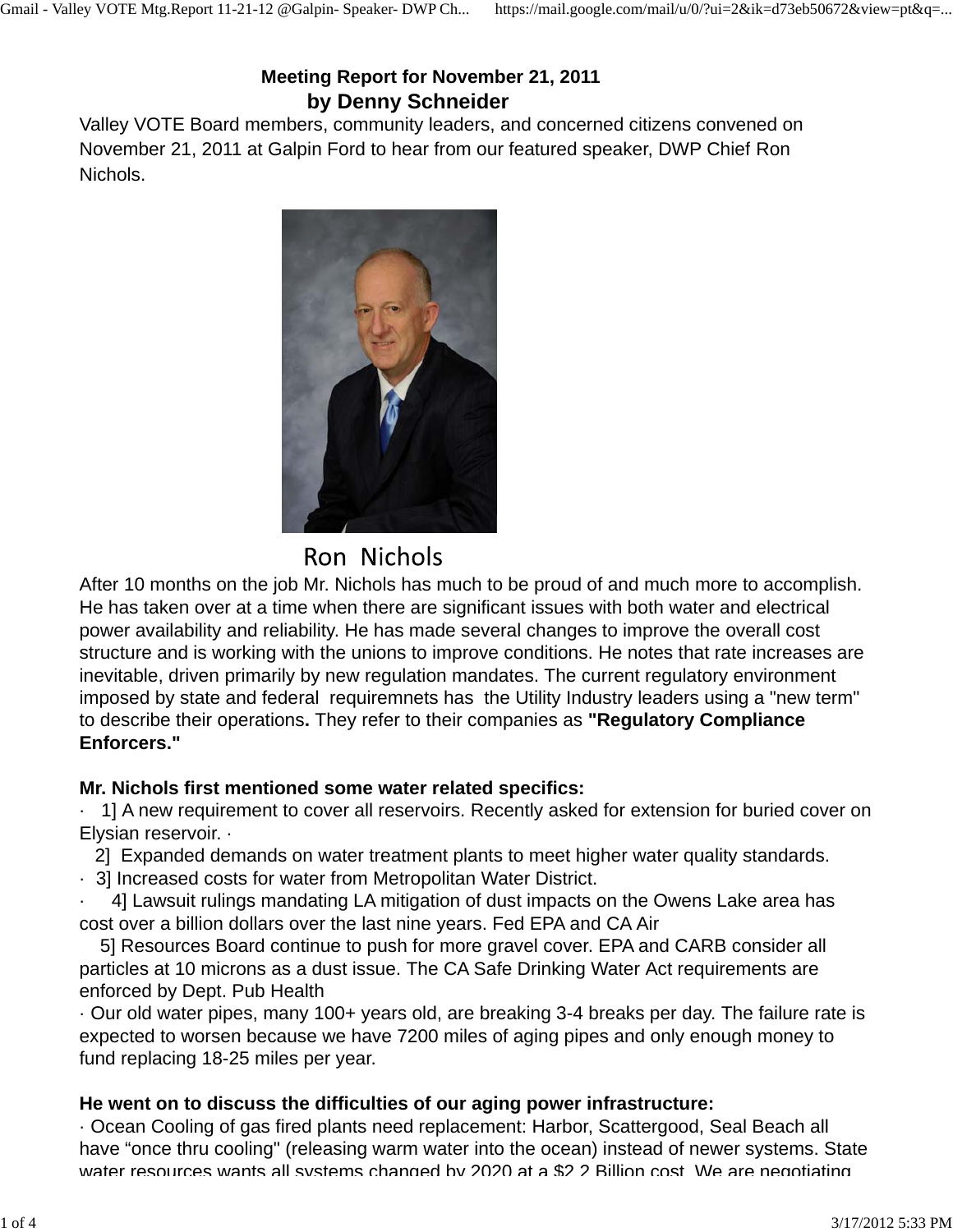water resources was all systems all systems wants at a system construction cost. We are negotiating. We proposed 2035 and agreed on 2029. 1 of 9 units each year.

· AB32 Cap and Trade impacts us highly—calls for major reduction of carbon emissions. SB1368 wants us out of out of coal plant electrical generation—Navajo Plant out in 2019 and the rest of our coal powered plants by 2027; Emission controls increasing costs are skyrocketing. Long term improvements require investments. Mr. Nichols went on to tell us the LADWP goals for changing to "clean" electrical generation which will drive costs up as well. Goal is 33% of renewables by 2020. We are at 20% today.

#### **Solar Power Requirements**

·

· Wants local solar. 2 state law requirements SB1 (2006) rebates on the costs of top solar (lower rebates are in force) and SB32 which calls for LADWP to pay for solar production generated at a specific price. Participants get rebates on installation or guarantees for production; not both. · Aged infrastructure 40-70 year life; 2005/6 worst time causing outages. Reliability improving. Spending \$800M per year in replacements.

#### **Answers to question from the audience**

 1] When asked about alternative power generation and nuclear power Mr. Nichols doesn't have current plans for increases at Palo Verde beyond the recent 40 year extension. Transmission lines are currently limiting, but we need to look at all options for the future.

2] Mr. Nichols indicated that there are not enough productive locations for wind turbines.

 3] The next LADWP bills will contain Power Content Label (percentage of power from varied sources). This data typically lags about 6 months.

 4] Mr. Nichols wants a 5%/yr power rate adjustments plus 1% more toward infrastructure. He originally assumed a Nov 1 start date for the ratepayer advocate. He has no authority over the selection; the City Council is responsible for this.

 5] He will wait for a ratepayer advocate (RPA) review before expecting a rate increase. He expects action on a RPA by January. LADWP has budgeted money for a Rate Payer Advocate.

 6] Asked why there is an 8% cash transfer to the LA City general fund on power, Mr. Nichols pointed to the City Charter provision that there will be a transfer in lieu of property taxes or franchise fee. This transfer is 3-4% in some cities to double digit in others. The Council can set percentage but he expects great political resistance beyond the 8%.

 7] Asked about support for businesses' prices on utilities to be more friendly he answered TBD, we'll never be able to compete with the Northwest on the cost of electricity. They have the Columbia River providing low cost power.

 8] Mr. Nichols didn't dodge the question on why LADWP wages are higher either. In some cases its not the same jobs i.e. high voltage training, in others the unions are very effective in pushing wages. LADWP gets bargaining instructions from the City Council and Mayor.

 9] He noted that 1500 City workers have transferred to DWP in last 3 years but 500-600 leave LADWP per year, Civil service bidding process followed.

We would like to thank Mr. Nichols again for his very informative visit and his responses to all the questions that the Valley VOTE members asked.

#### Valley VOTE Committee Reports Water sub meters - Vic Viereck

Vic Viereck, Exec Board Member spoke about having water sub-meters in apartment buildings as a way to reduce water usage. Conservation of water has become a major concern in the State of California. But there are a couple major impediments to achieving significant additional conservation.

The U S (EPA) h time that is the time that the state of the time that is the time that the time of the time of<br>The time of the time of the time of the time of the time of the time of the time of the time of the time of th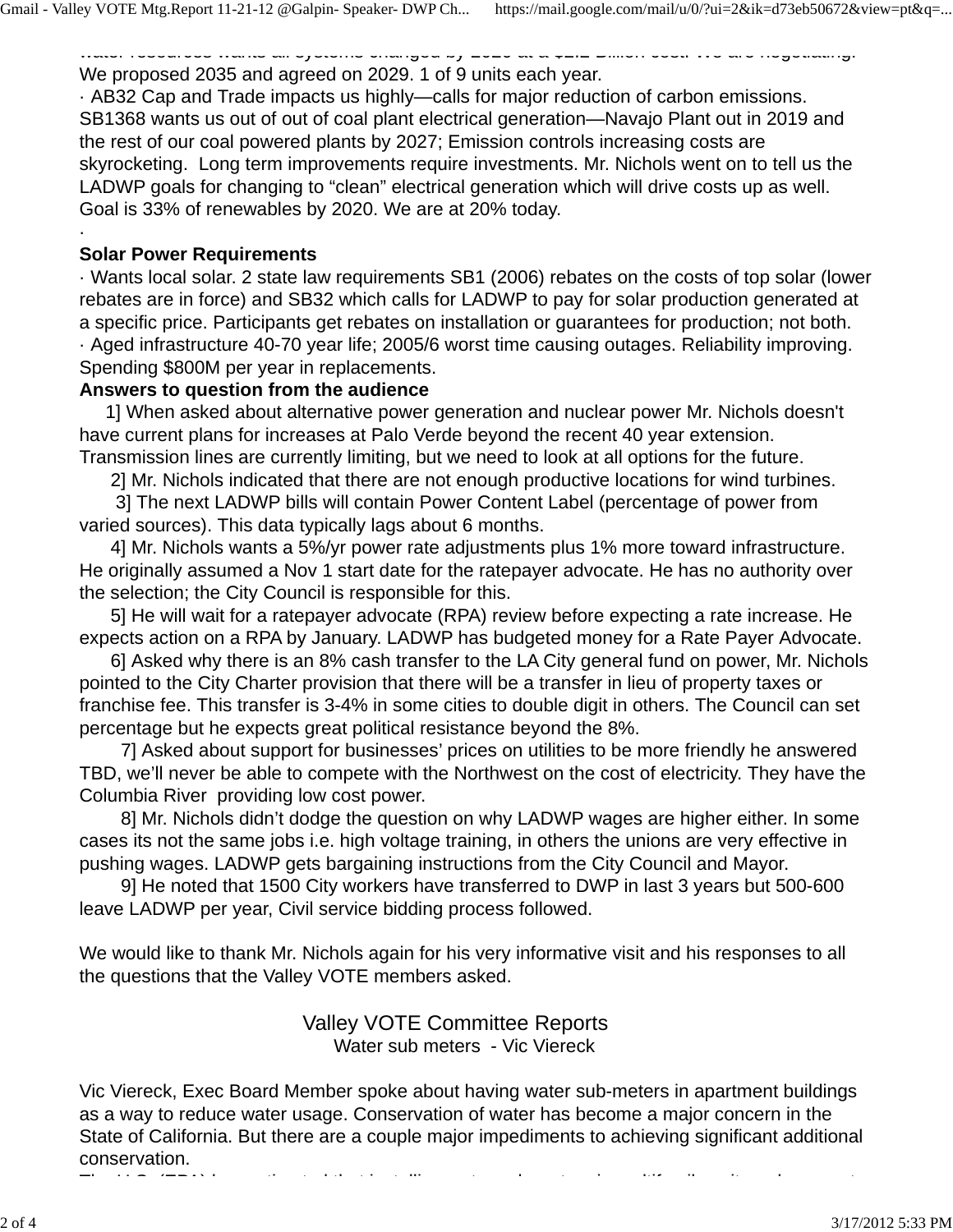The U.S. (EPA) has estimated that installing water sub-meters in multifamily units reduces water consumption by an average of 28%. With roughly 45% of California's population living in multifamily housing, meeting the state's goal of saving 20% of water usage by 2020 demands a state policy that ensures an adequate supply of water sub-meters.

Current law requires duplicative and time consuming inspection processes. California is the only state that requires such meters to be tested twice. Due to the archaic, outdated equipment used for the county testing, those test results are unreliable. As a result, the largest manufacturer of sub-meters in the country has stopped shipping sub-meters to California. Water sub-meters shipped for use in public buildings are not required to go through the arcane duplicative-testing process.

But there is a potential solution. SB 744 (Wyland) would end the redundant testing at the county level.

The City of Los Angeles has an additional, very effective impediment to making use of water sub-meters, called the RSO. It penalizes investing in improvements.

While the State of California needs to pass SB 744, water conservation in the City of Los Angeles desperately needs investments to be motivated (not punished).

### **LAWA Report - Denny Schneider**

Denny Schneider, Exec Bd member, talked about aviation topics in the region. LAWA informed the City Council Trade, Commerce, and Transportation Committee that the promised Runway Status Lights will not be installed by the end of the year as previously promised. Runway status lights are like stop lights at the intersections of runways and taxiways to warn aircraft of a dangerous situation. They are an important part of the runway safety actions at LAX.

Mayor Villaraigosa saw the importance of RSL and told the FAA that LAWA would pay for a pilot program that was installed almost three years ago. The worst incursion in the past three years was a near miss collision at an intersection where RSL had NOT been installed. LAWA knew of the FAA funding issue for completion of the RSL since May but neglected to tell anyone. I guess this isn't their priority.

Regionalization is going in the wrong direction. LAX has increased its market share to over75% of all flights. ONT airport in particular has lost flights to LAX. This month an airline from Mexico was told that Customs would not support the landings at ONT and that they should go to LAX! I doubt this would have happened if ONT was controlled locally. LAWA appears to be pushing flights to LAX in preference to ONT.

Los Angeles Residential Helicopter Noise Relief Act of 2011, H.R.2677,was introduced by Rep Berman, Howard L. [CA-28] on 7/28/2011 and is cosponsored by Rep Schiff, Adam B. [CA-29], Rep Sherman, Brad [CA-27], and Rep Waxman, Henry A. [CA-30]. The LA County Board of Supervisors voted to support this bill last week. It is currently in the House subcommittee on Aviation. No date is scheduled for a Congressional vote yet.

# **Transportation - Bart Reed**

Bart Reed, Executive Director of the Transit Coalition, talked about the benefits of a regional train system. His most important topic was a call for development of an "over the hill" train in a tunnel below the 405 freeway from the Valley south into Westwood and beyond. He has presented this 405 Rail project concept to several Neighborhood Councils to explain that it would be possible to get to Westwood in 10 minutes! Partial funding for this is included in Measure R. Bart explained that to implement a train in this corridor it is impractical to be either at grade or above grade. Only a tunnel operation is practical due to the extreme change of grade in such a short distance. over the Sepulveda pass.

Bart told us that the new Metrolink CEO believes in railroad safety and acts quickly! He gave one example of how rapidly the Metrolink team reviewed potential fixes for a Valley intersection